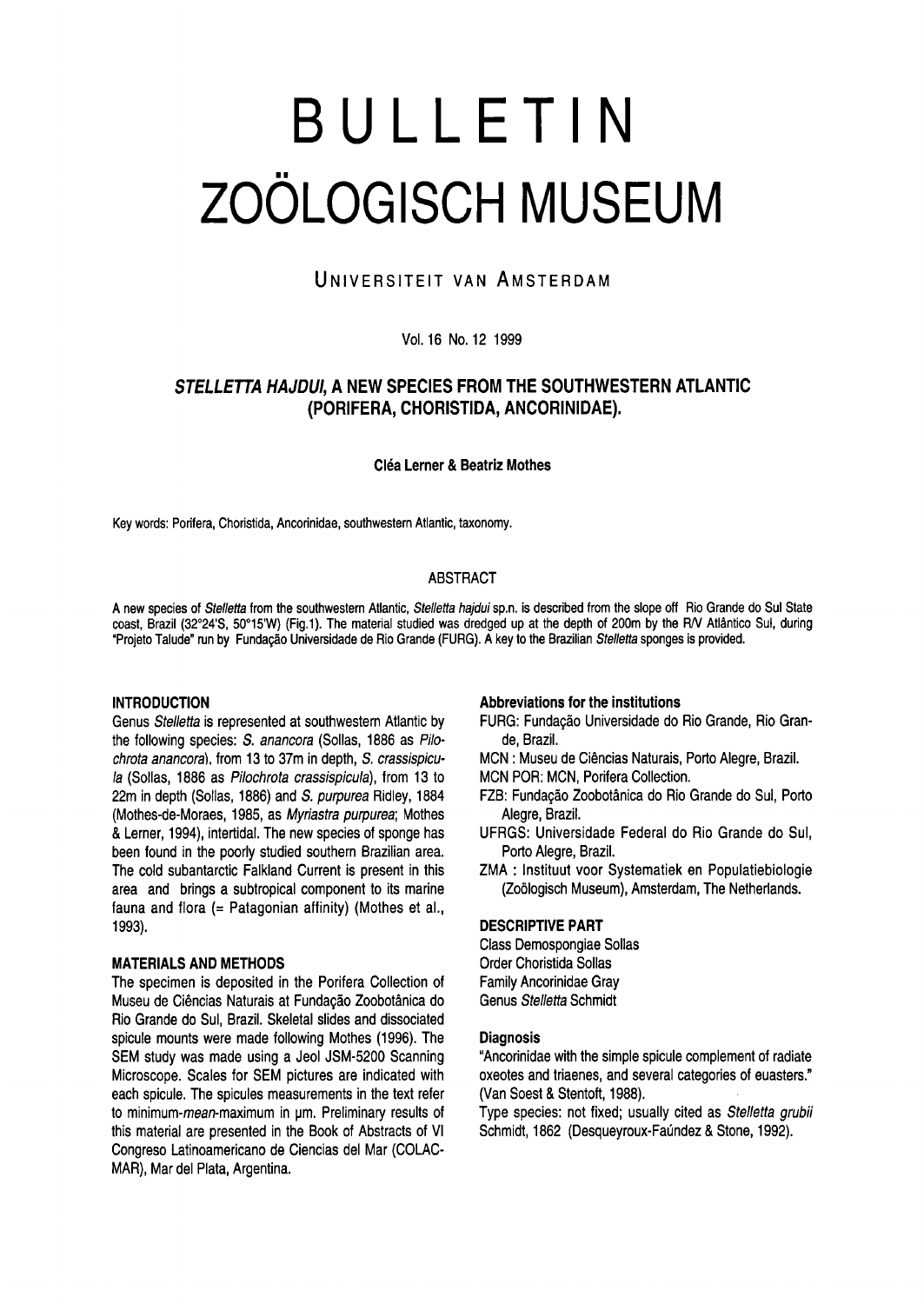

Stelletta hajdui n.sp. (Figs. 2-8)

#### Material studied

Holotype: MCN-POR 3240, off the coast of Rio Grande do Sul State (32°24'S, 50°15'W), Brazil, coll. R/V. Atlantico Sul, XI.1988, 200m deep. Schizoholotype (slides) from holotype deposited under ZMA POR.

#### **Diagnosis**

Stelletta hajdui n.sp. possesses oxeas I: 1840,0-2240,0-2599,0/19,0-27,7-38,0, oxeas II: 920,0-7340,9-2001,0/ 57,0-76,5-95,0), rares plagiotriaenes (cladome: 342,0- 760,0/28,5-57,0; rhabdome: 389,5-988,0/38,0-66,5), oxyasters smooth with <sup>6</sup> <sup>a</sup> <sup>12</sup> uniform rays (diameter: 27,6-43,4-55,2) and spheroxyasters with microspined and <sup>14</sup> to 20 uniform rays (diameter: 6,9-9,2-11,5).

# **Description**

External morphology: small irregular fragment (0,9x0, 7x0,5cm) (Fig.2). Surface microhispid; consistency firm, slightly compressible. Colour in spirit white. Not visible Fig. 1. Map of the study area showing location where samples were collected.

oscules and pores probably because small and preserved material.

Skeleton. Radiate architecture (Fig.5): ectosomal skeleton with a thin cortex of spheroxyasters. Choanosomal skeleton: plagiotriaenes with clads tangential to surface, between plagiotriaenes are found oxeas in two sizes categories directed outwards; oxyasters and spheroxyasters are in confused orientation.

Spicules: megascleres - oxeas I (Fig.6) hastate, thin, long, straight to slightly curved 1840,0-2240,0-2599,0/19,0-27,1- 38,0; oxeas II (Fig.7) hastate, usually thick and short, slightly curved, sometimes straight 920, 0-1340, 9-2001,0/ 57,0-76,5-95,0; rares plagiotriaenes (Fig.8) cladome: 342,0-760,0/28,5-57,0, rhabdome: 389,5-988,0/38,0-66,5. Microscleres: oxyasters (Fig.3), smooth with 6 a 12 uniform rays (diameter: 27,6- 43, 4-55, 2); spheroxyasters (Fig. 4) with microspined and <sup>14</sup> <sup>a</sup> 20 uniform rays (diameter: 6,9-9,2-11,5).

#### Etymology

The specific name is given in acknowledgement of Dr. Eduardo Hajdu's valuable contribution to biodiversity knowledge of Brazilian marine sponges.

#### **DISCUSSION**

The Stelletta species identified off the Brazilian coast differ from the new species on the following aspects: S. anancora presents <sup>a</sup> category of oxeas, orthotriaenes and microscleres are tylasters; S. crassispicula presents a category of oxeas, orthotriaenes and microscleres anthaster and tylaster (Sollas, 1888); S. purpurea comprises a category of oxeas, orthotriaenes and microsclere tylaster (Mothes & Lemer, 1994). A revision of the specimens identified as S. purpurea for the Brazilian coast, according to the SEM, should be carried out because the disjunct distribution between the specimens identified as S. purpurea for the Brazilian coast and the ones from the Indian Ocean - Arafura Sea (Ridley, 1884) do not corroborate the conspecificity.

The species closer to the S. hajdui sp.n. is the S. grubioides Burton, 1926 described for South Africa (Burton, 1926) as for the presence of oxeas and oxyasters, but it differs for the presence of the orthotriaenes and the variation of strongylaster to tylaster in the second.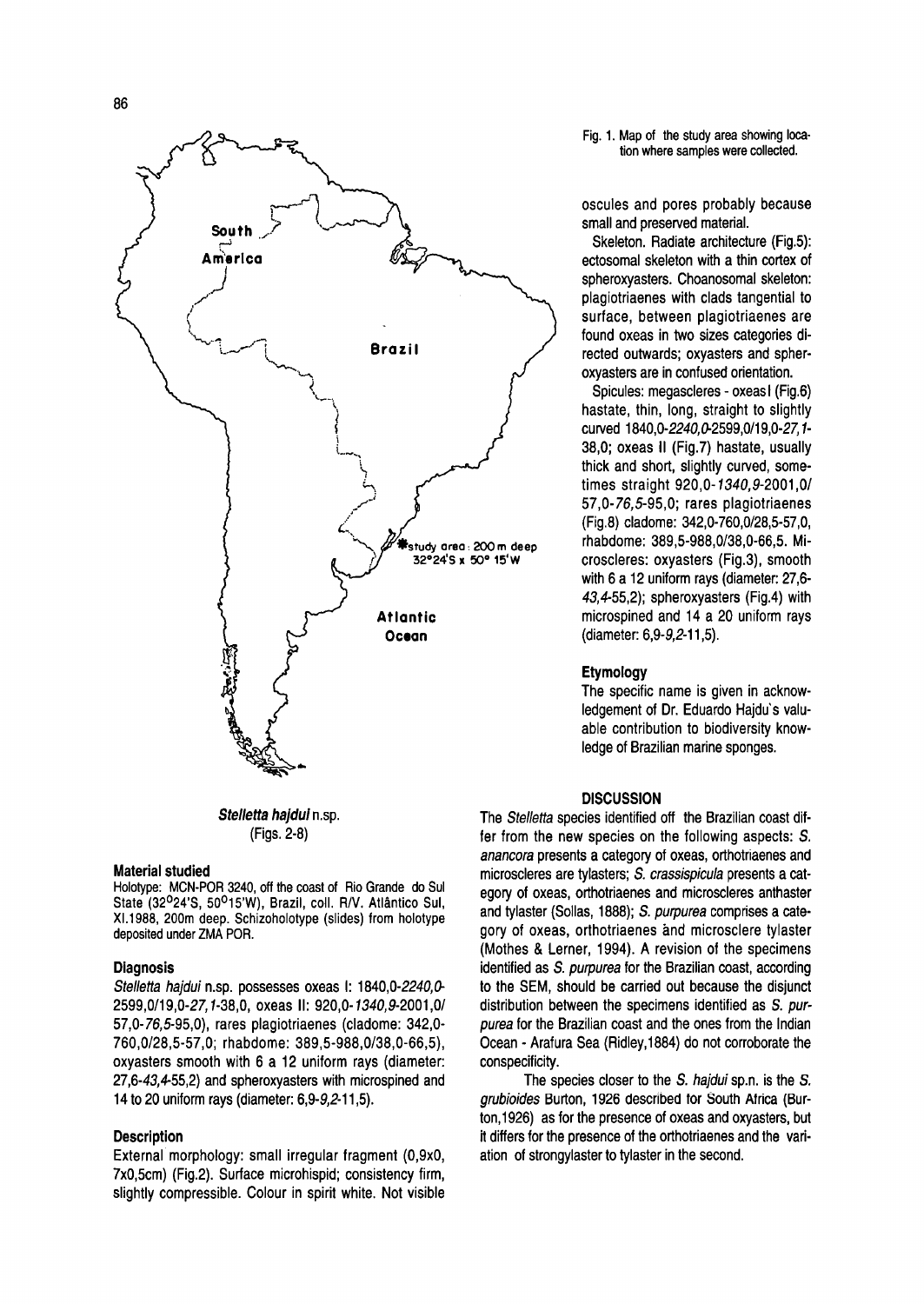





 $\mathbf{r}$ 

8.